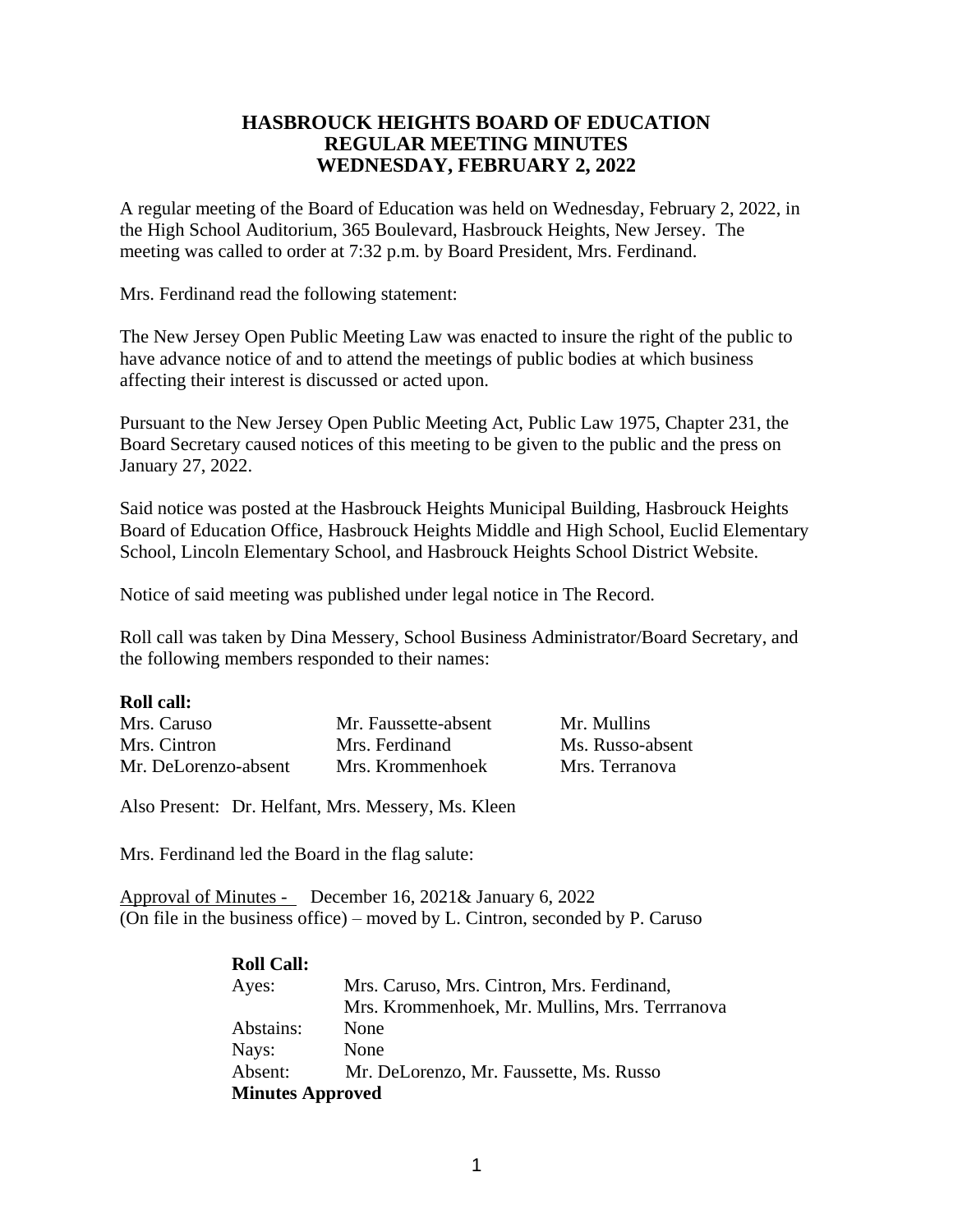# Presentations:

The following students were honored and recognized:

- 1. Donald Mason High School award winner for the Poetry Out Loud competition.
- 2. The Middle School Robotic Teams Regional Coding Champions.
- 3. Irem Bozkurt Middle School Elite Youth Music winner to perform at Carnegie Hall

The Board went into Private session @ 8:04 pm to discuss legal matters.

PS01-02-22 Whereas, in accordance with provisions of the New Jersey Open Public Meetings Act, the Hasbrouck Heights Board of Education wishes to meet in Private Session for the purposes of discussing matters of confidential nature relating legal matters.

> Now, Therefore Be it Resolved, that the Hasbrouck Heights Board of Education adjourn to private session for the purpose of discussing such matters, and

Be it Further Resolved, that the public be informed of these matters as soon as the need to remain confidential is no longer necessary at a future date to be determined.

The Board returned to public session @ 8:23 pm.

# Public Discussion on Agenda Resolutions: None

# **Mrs. Ferdinand read the following statement:**

Residents are requested to state their names, addresses and subject matter. Issues raised by members of the public may or may not be responded to by the Board. All comments will be considered and a response will be forthcoming if and when appropriate. The Board asks that members of the public be courteous and mindful of the rights of other individuals when speaking. Specifically, comments regarding students and employees of the District are discouraged and will not be responded to by the Board. Students and employees have specific legal rights afforded by the laws of New Jersey. The Board bears no responsibility nor will it be liable for any comments made by members of the public. Members of the public should consider their comments in light of the legal rights of those affected or identified in their comments and be aware that they are legally responsible and liable for their comments.

# Correspondence/Report of School Business Administrator/Board Secretary:

None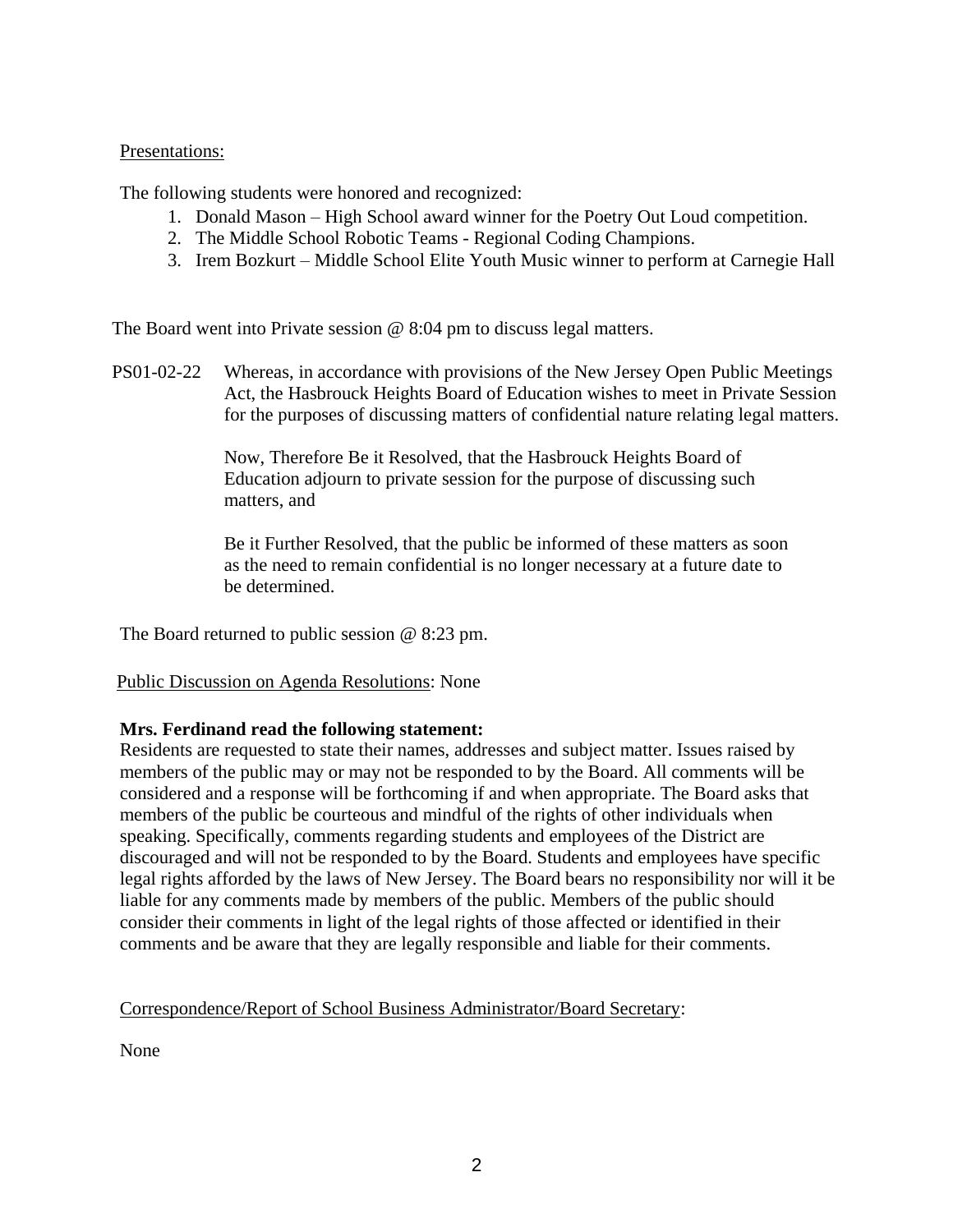# Report of the Board President:

Mrs. Ferdinand congratulated all of the students on their wonderful accomplishments. Mrs. Ferdinand congratulated Mrs. Pagano and Mrs. Kammerer on their retirement. Mrs. Ferdinand thanked all of the parents and board members who participate in the strategic planning meetings.

# Report of the Superintendent:

Dr. Helfant congratulated and thanked all of the students for their great accomplishments. Dr. Helfant congratulated Mrs. Pagano and Mrs. Kammerer on their retirement in June and wished them well in their future endeavors.

Committee Reports – (On file in the business office)

The committee reports were suspended for this meeting: Education Committee Special Education Committee Technology Committee Facilities Committee Recreation **Committee** Policy Committee Finance & Personnel Committee

Labor Relations/Negotiations Committee – None

NJ/BCSBA – None Borough Council Liaison – None

Faculty Liaison – None

PTA Liaison – None

# AWARDS:

None

# EDUCATION COMMITTEE:

#### RESOLUTIONS:

The following resolutions were moved by L. Cintron, seconded by P. Caruso,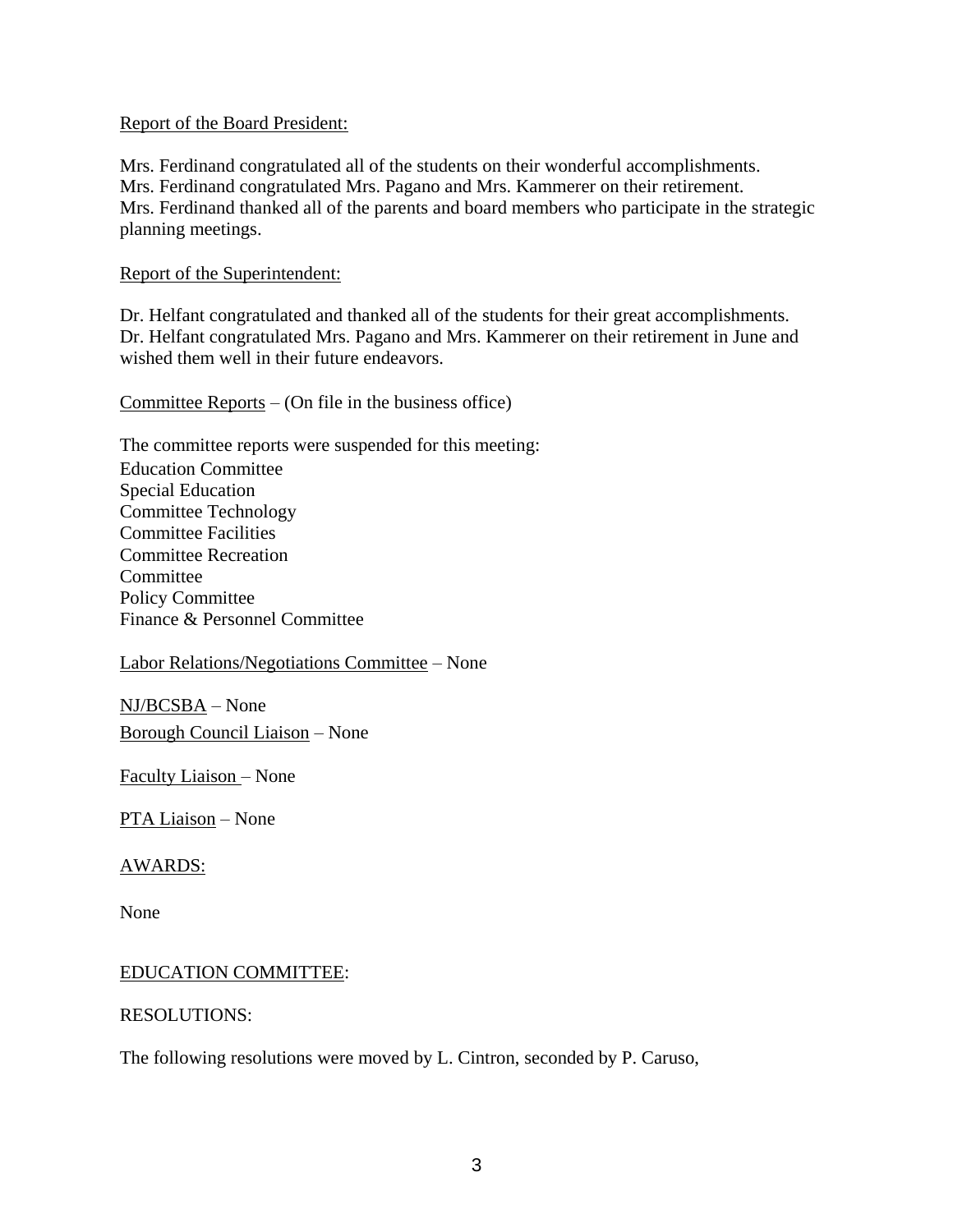E01-01-22 Be it Resolved that upon the recommendation of the Superintendent of Schools the Hasbrouck Heights Board of Education approve the following for the 2021 – 2022 school year:

Accept Monthly Discipline Report

E01-02-22 Be it Resolved that upon the recommendation of the Superintendent of Schools the Hasbrouck Heights Board of Education approve the following for the 2021 – 2022 school year:

> Accept Monthly Superintendent HIB Report and approves the actions recommended by the Superintendent for the following incidents: (if applicable)

 $2021 - HS - 3$  (one investigation)  $2021 - MS - 0$  $2021 - LS - 0$  $2021 - ES - 0$ Listed above are the number of investigations as of December 16, 2021

E01-03-22 Be it Resolved that upon the recommendation of the Superintendent of Schools the Hasbrouck Heights Board of Education approve the following for the 2021- 2022 school year:

The monthly district calendar

E01-04-22 Be it Resolved that upon the recommendation of the Superintendent of Schools the Hasbrouck Heights Board of Education approve the following for the 2021- 2022 school year:

> Approve the 2022 – 2023 School District Calendar **(Attachment A)**

E01-05-22 Be it Resolved that upon the recommendation of the Superintendent of Schools the Hasbrouck Heights Board of Education approve the following workshops for the 2021-2022 school year:

# **Funded through Title II – Account #20-270-200-320-00-01-88**

 $2/14/22 - N$ . Rucci, D. Kroncke & A. Rogers to attend "Accelerate ELL Students" Learning in Pre-K/Kindergarten" virtual conference  $\omega$  \$777 total cost to district  $3/9/22 \& 3/16/22 - K$ . Felicetti & A. Georgatos to attend the "Constructing" Reading Comprehension" virtual conference  $\omega$  \$205 total cost to district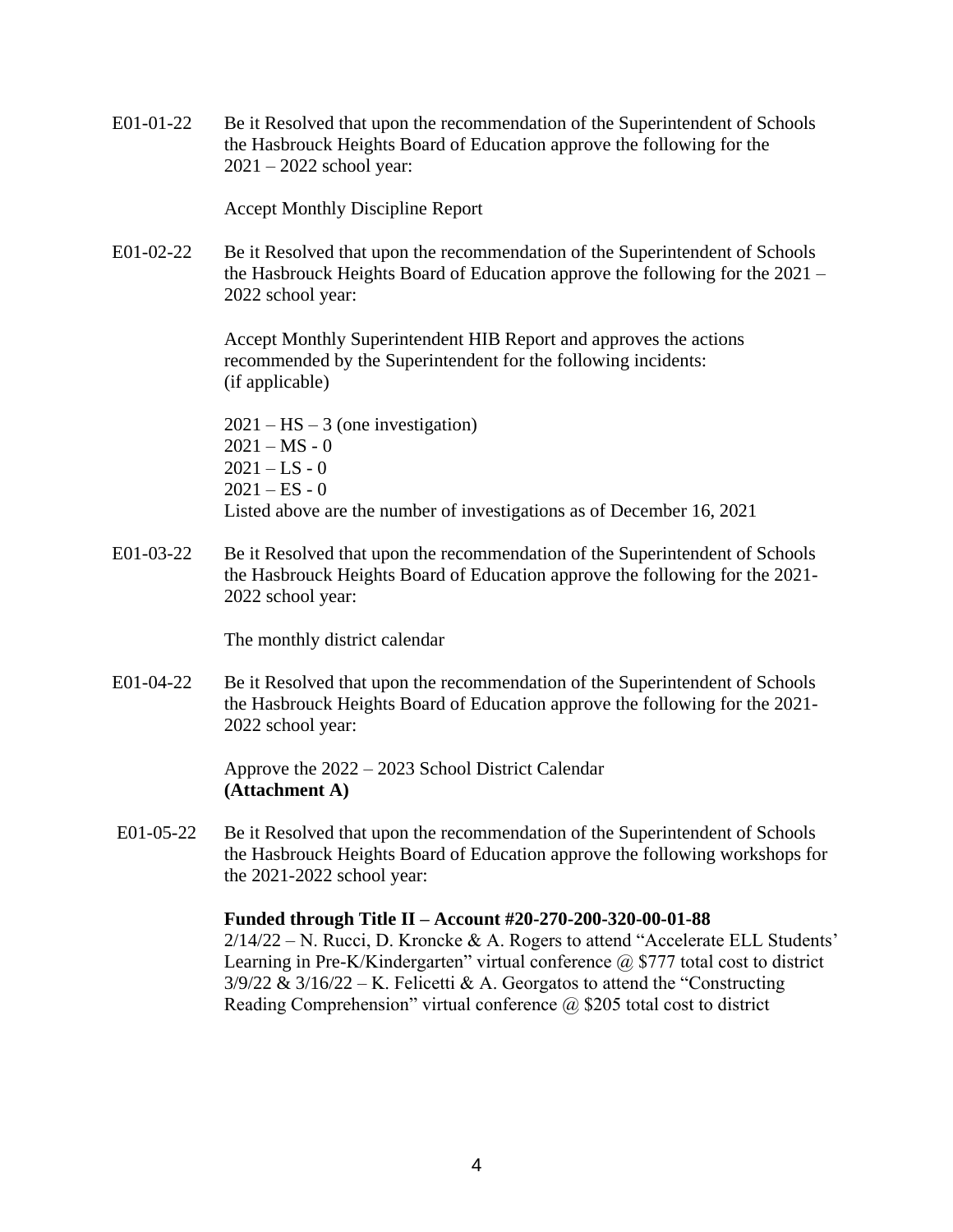E01-06-22 Be it Resolved that upon the recommendation of the Superintendent of Schools the Hasbrouck Heights Board of Education approve the following for the 2021- 2022 school year:

> Accept Grant money from CBH Care to pay for training of staff & equipment for the teen mental health FA class for sophomore for \$3750

### E01-07-22 **WITHDRAWN**

E01-08-22 Be it Resolved that upon the recommendation of the Superintendent of Schools the Hasbrouck Heights Board of Education approve the following conference for the 2021-2022 school year:

> 6/1/22 – 6/3/22 - H. Prashker – NJTESOL/NJBE Spring Conference to present and attend workshops @ \$244 cost to district

E01-09-22 Be it Resolved that upon the recommendation of the Superintendent of Schools the Hasbrouck Heights Board of Education approve the following Professional Development for the 2021-2022 school year:

> $2/22/22 - L$ . Leone, N. Brunetti, J. Gallucci, J. Mansfield ES – "Preparing for the Demands of the High Stakes Test Across the Country (3-8) virtual @ no cost to district

E01-10-22 Be it Resolved that upon the recommendation of the Superintendent of Schools the Hasbrouck Heights Board of Education approve the following for the 2021- 2022 school year:

Amend the 2021 – 2022 SY District Calendar **(Attachment B)**

E01-11-22 Be it Resolved that upon the recommendation of the Superintendent of Schools the Hasbrouck Heights Board of Education approve the following Professional Development for the 2021-2022 school year:

> **Funded Through Title III Account #20-241-200-300-00-01-45**  $1/31/22 - 2/4/22 - M$ . Durmas to attend virtual Orton – Gillingham training @ \$1275 cost to district

E01-12-22 Be it Resolved that upon the recommendation of the Superintendent of Schools the Hasbrouck Heights Board of Education approve the following Professional Development for the 2021 – 2022 school year:

> M. Durmas to complete each of the certifications in order to assess incoming and current English Language Learners (ELLS) no cost to district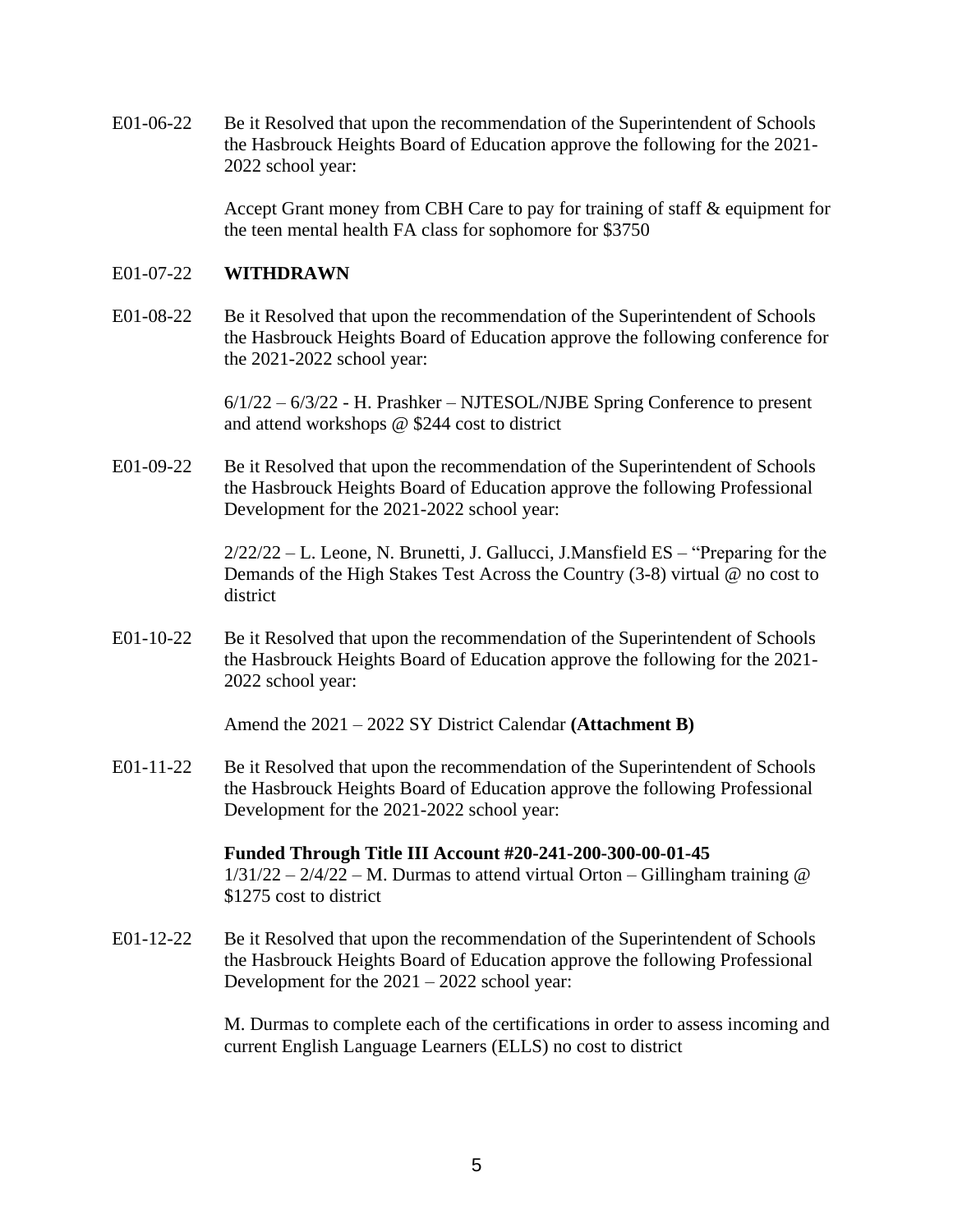E01-13-22 Be it Resolved that upon the recommendation of the Superintendent of Schools the Hasbrouck Heights Board of Education approve the following Contracted Services for the 2021 – 2022 school year:

> **Funded Through Title IV Account Number: 20-280-100-300-00-01-00** Care Plus NJ - 8 Week grief support group for middle school @ \$2,000

### **Account Number: 20-280-200-300-00-01-89**

Inspire Wellness – Parent Night – The Student Athlete Experience @ \$450

#### **Roll Call:**

| Ayes:                       | Mrs. Caruso, Mrs. Cintron, Mrs. Ferdinand,     |
|-----------------------------|------------------------------------------------|
|                             | Mrs. Krommenhoek, Mr. Mullins, Mrs. Terrranova |
| Abstains:                   | None                                           |
| Nays:                       | None                                           |
| Absent:                     | Mr. DeLorenzo, Mr. Faussette, Ms. Russo        |
| <b>Resolutions Approved</b> |                                                |

### SPECIAL EDUCATION COMMITTEE:

#### RESOLUTIONS:

The following resolutions were moved by L. Krommenhoek, seconded P. Caruso,

S01-01-22 Be it Resolved that upon the recommendation of the Superintendent of Schools the Hasbrouck Heights Board of Education approve the following OOD Placements for the 2021– 2022 school year:

Approve OOD Placements **(Attachment C)**

S01-02-22 Be it Resolved that upon the recommendation of the Superintendent of Schools the Hasbrouck Heights Board of Education approve the following Special Services for the 2021 – 2022 school year:

> Student #5989 – home instruction – 2 hrs/wk plus prep @ \$40/hr for Physics beginning 1/3/22 – 2/3/22 Student #990046 – home instruction – 1 hr/wk plus prep for each subject  $@$ \$40/hr for: Chemistry, Algebra II, English 10 honors, Modern US History, Italian II beginning 1/3/22 to 2/4/22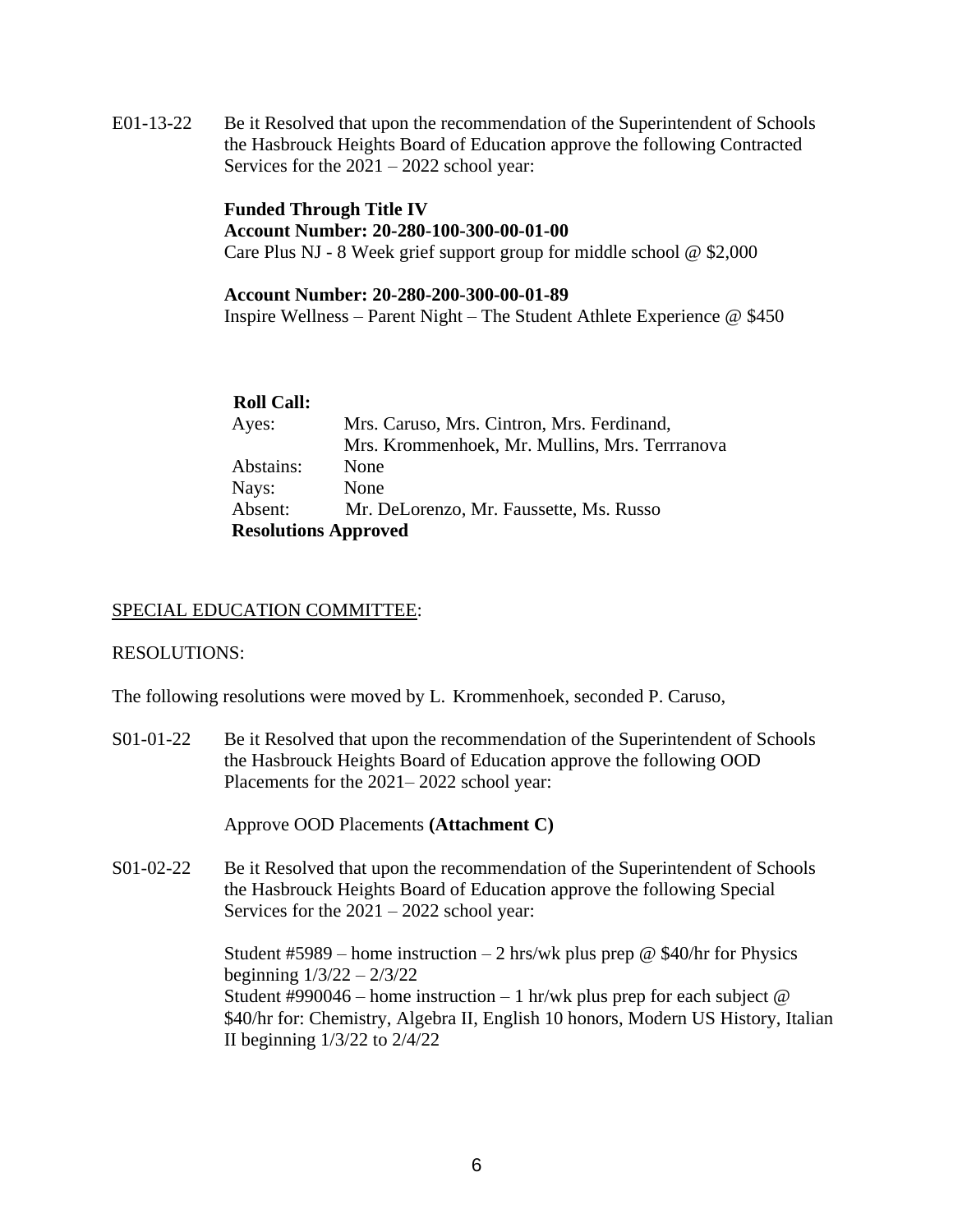S01-03-22 Be it Resolved that upon the recommendation of the Superintendent of Schools the Hasbrouck Heights Board of Education approve the following for the 2022 2023 school year:

Approve ESY for July 5, 2022 – July 29, 2022

S01-04-22 Be it Resolved that upon the recommendation of the Superintendent of Schools the Hasbrouck Heights Board of Education approve the following OOD placement for the 2021 – 2022 school year:

> Student #1001474 – Leonia HS, Evergreen Program beginning 1/13/22 @ \$62,640 pro-rated

# **Roll Call:**

| Ayes:                       | Mrs. Caruso, Mrs. Cintron, Mrs. Ferdinand,     |
|-----------------------------|------------------------------------------------|
|                             | Mrs. Krommenhoek, Mr. Mullins, Mrs. Terrranova |
| Abstains:                   | None                                           |
| Nays:                       | None                                           |
| Absent:                     | Mr. DeLorenzo, Mr. Faussette, Ms. Russo        |
| <b>Resolutions Approved</b> |                                                |

# TECHNOLOGY COMMITTEE:

# RESOLUTIONS:

None

# FACILITIES COMMITTEE:

# RESOLUTIONS:

The following resolutions were moved by K. Mullins, seconded by L. Cintron,

B01-01-22 Be it Resolved that upon the recommendation of the Superintendent of Schools the Hasbrouck Heights Board of Education approve the following for the 2021 – 2022 school year:

Monthly Facilities Calendar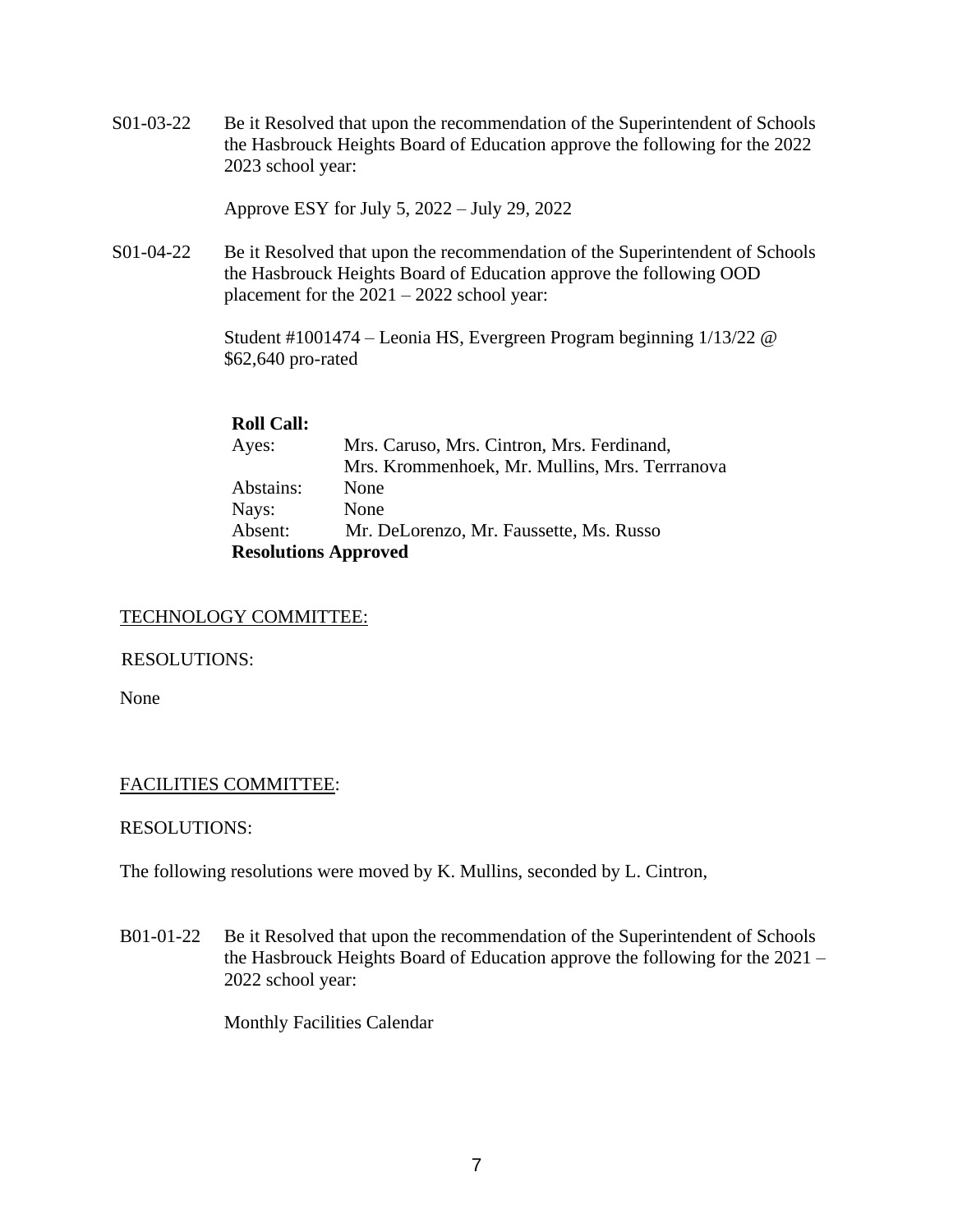| <b>Roll Call:</b>          |                                                |
|----------------------------|------------------------------------------------|
| Ayes:                      | Mrs. Caruso, Mrs. Cintron, Mrs. Ferdinand,     |
|                            | Mrs. Krommenhoek, Mr. Mullins, Mrs. Terrranova |
| Abstains:                  | None                                           |
| Nays:                      | None                                           |
| Absent:                    | Mr. DeLorenzo, Mr. Faussette, Ms. Russo        |
| <b>Resolution Approved</b> |                                                |

# RECREATION COMMITTEE:

#### RESOLUTIONS:

The following resolutions were moved by L. Terranova, seconded by P. Caruso,

R01-01-22 Be it Resolved that upon the recommendation of the Superintendent of Schools the Hasbrouck Heights Board of Education approve the following for the 2021- 2022 school year:

District Field Trip Calendar

R01-02-22 Be it Resolved that upon the recommendation of the Superintendent of Schools the Hasbrouck Heights Board of Education approve the following conference for the 2021-2022 school year:

> 3/15/22 – 3/18/22 – M. Scuilla to attend Athletic Directors Conference in Atlantic City at a cost not to exceed \$1200

R01-03-22 Be it Resolved that upon the recommendation of the Superintendent of Schools the Hasbrouck Heights Board of Education approve the following Fundraisers for the 2021-2022 school year:

#### **WITHDRAWN – Lincoln School Fundraiser**

 $2/1/22 - 2/11/22$  - Euclid School's Going Green Club collection for Bergen County Animal Shelter 6/27/22 – 6/30/22 – Student Activity Basketball Team Summer League fundraiser

| <b>Roll Call:</b>           |                                                |
|-----------------------------|------------------------------------------------|
| Ayes:                       | Mrs. Caruso, Mrs. Cintron, Mrs. Ferdinand,     |
|                             | Mrs. Krommenhoek, Mr. Mullins, Mrs. Terrranova |
| Abstains:                   | None                                           |
| Nays:                       | None                                           |
| Absent:                     | Mr. DeLorenzo, Mr. Faussette, Ms. Russo        |
| <b>Resolutions Approved</b> |                                                |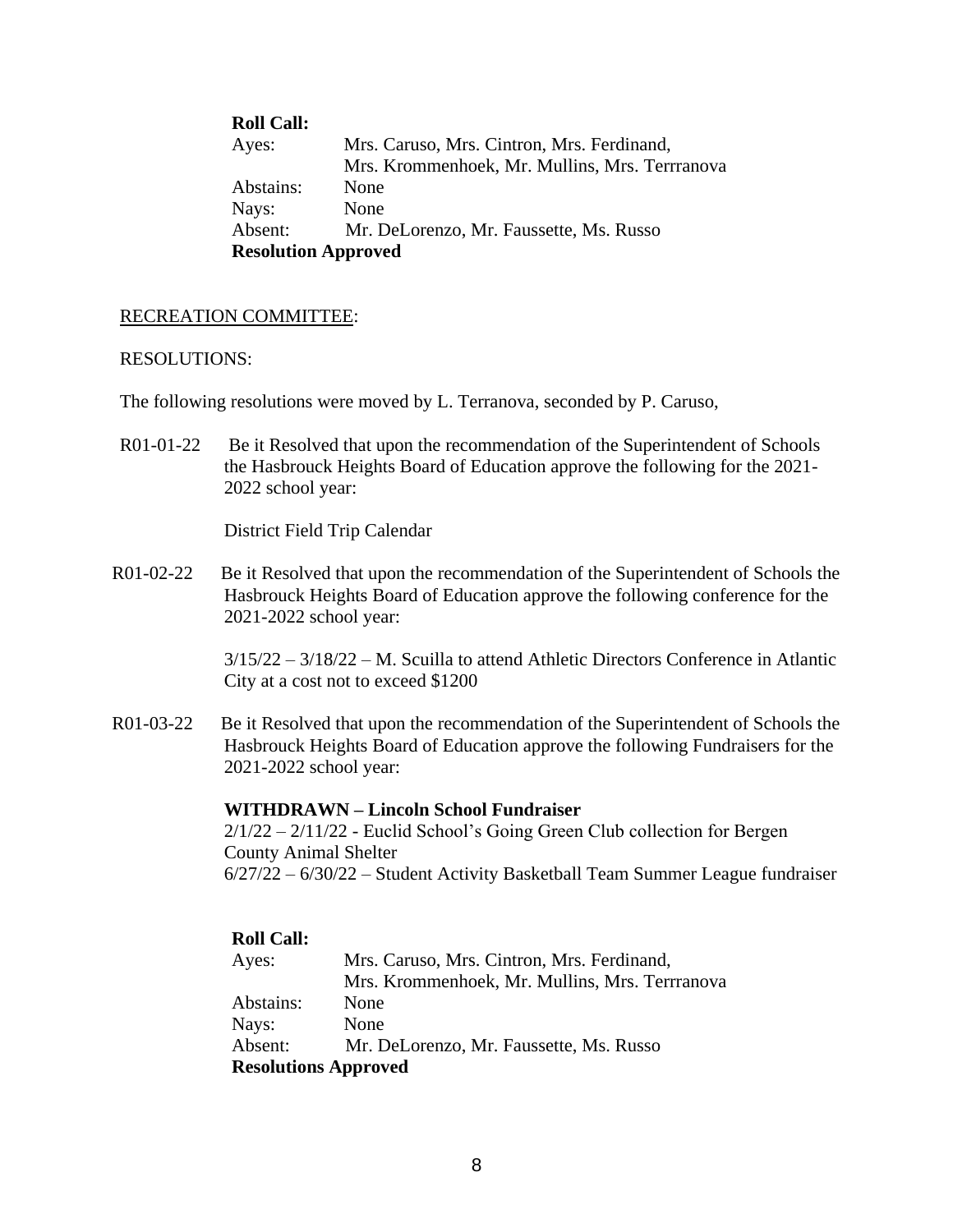# FINANCE COMMITTEE:

#### RESOLUTIONS:

The following resolutions were moved by P. Caruso, seconded by L. Cintron,

- F01-01-22 Be it Resolved that upon the recommendation of the Superintendent of Schools the Hasbrouck Heights Board of Education pursuant to NJAC 6A:23-2.11-4 and upon consultation with district officials, certifies that to the best of its knowledge, no major account of funds have been over expended in violation of NJAC 6A:23- 2.11(a) and that sufficient funds are available to meet the district's needs.
- F01-02-22 Be it Resolved that upon the recommendation of the Superintendent of Schools the Hasbrouck Heights Board of Education approve the actual payroll for the month of December 2021 in the amount of \$2,035,437.87 and that the President of the Board and the School Business Administrator are hereby authorized to sign warrants up to and including the above.
- F01-03-22 Be it Resolved that upon the recommendation of the Superintendent of Schools the Hasbrouck Heights Board of Education approve the estimated payroll for the month of January at \$1,800,000 and that the President of the Board and the School Business Administrator are hereby authorized to sign warrants up to and including the above \$1,800,000.
- F01-04-22 Be it Resolved that upon the recommendation of the Superintendent of Schools the President of the Board and the Board Secretary are hereby authorized to sign warrants for supplies and materials received and services rendered to the Hasbrouck Heights School District for the month of January.
- F01-05-22 Be it Resolved that upon the recommendation of the Superintendent of Schools the Hasbrouck Heights Board of Education approve the following for the 2021- 2022 school year: **(Attachment D)**

| <b>Bills List for the month of</b> |                         | <b>November</b>  |    | <b>December</b> |
|------------------------------------|-------------------------|------------------|----|-----------------|
| Fund 10                            | General Fund            | \$3,180,372.41   |    | \$3,590,073.34  |
| Fund 20                            | Special Revenue         | \$<br>138,624.96 | S  | 170,863.73      |
| Fund 30                            | <b>Capital Projects</b> | \$<br>0.00       | \$ | 0.00            |
| Fund 40                            | Debt Service            | \$<br>0.00       | \$ | 0.00            |
| Fund 60                            | Enterprise              | \$<br>119,839.86 | \$ | 67,731.60       |
| Fund 95                            | <b>Student Activity</b> | \$<br>15,471.69  | \$ | 12,675.70       |
| <b>Total</b>                       |                         | \$3,454,308.92   |    | \$3,841,344.37  |
| Fund 10                            | <b>Voided Checks</b>    | \$<br>4,646.65   | \$ | 0.00            |
| Fund 20                            | <b>Voided Checks</b>    | \$<br>0.00       | \$ | 0.00            |
| Fund 60                            | <b>Voided Checks</b>    | \$<br>0.00       | \$ | 0.00            |
| Fund 95                            | <b>Voided Checks</b>    | \$<br>0.00       | \$ | 0.00            |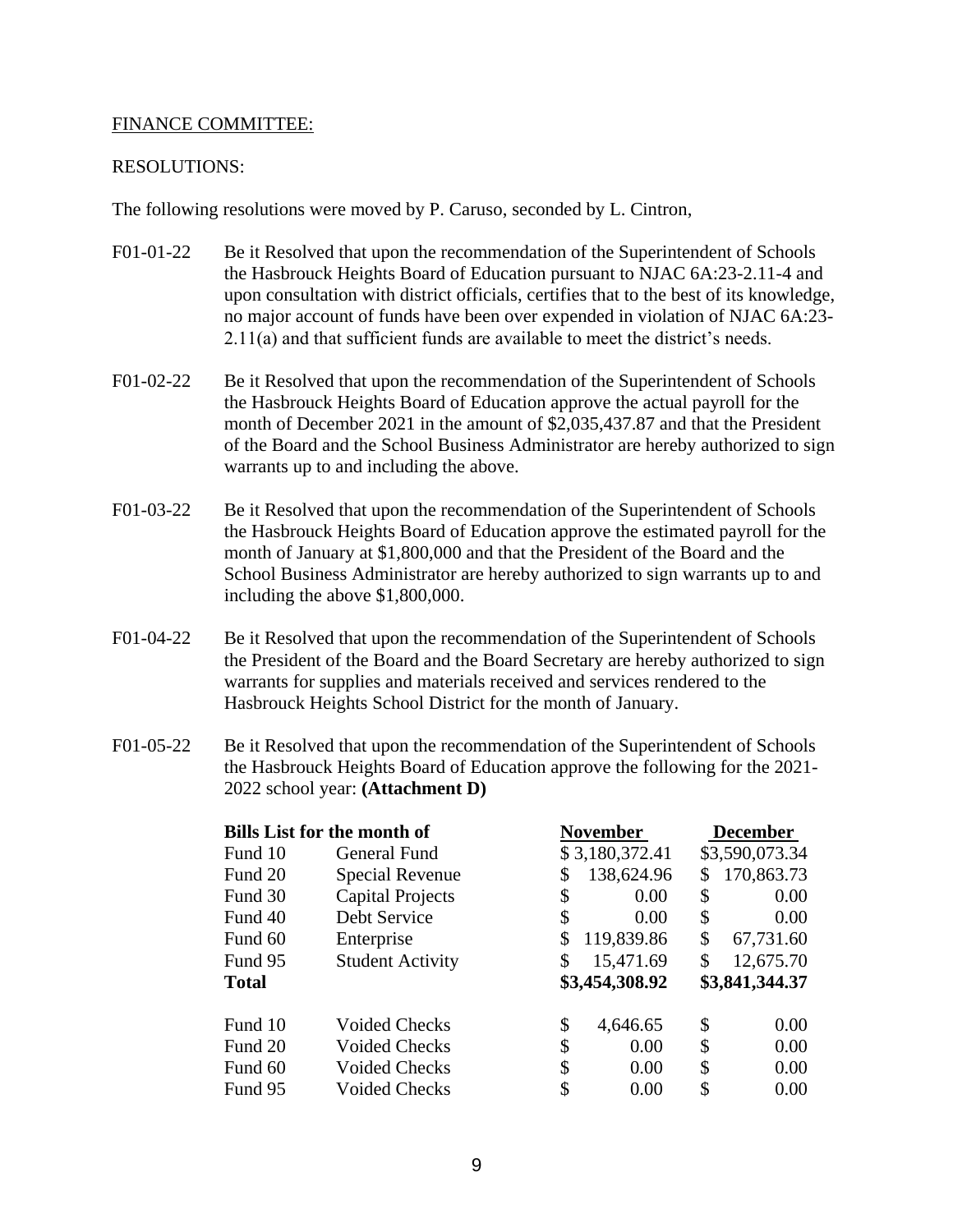F01-06-22 Be it Resolved that upon the recommendation of the Superintendent of Schools the Board of Education approve the following reports in accordance with NJAC 6A:23-2.11 (a) and NJAC 6A:23-2. 11 (b).

> Board Secretary's Report Cash Report Monthly Fund Transfer Report November and December 2021 **(Attachment E)**

F01-07-22 Be it Resolved that upon the recommendation of the Superintendent of Schools the Hasbrouck Heights Board of Education approve the following for the 2021 – 2022 school year:

> Approve the monthly line item transfers for November and December **(Attachment F)**

F01-08-22 Be it Resolved that upon the recommendation of the Superintendent of Schools the Hasbrouck Heights Board of Education approve the following purchases for the  $2021 - 2022$  school year:

> PO #201033 – Sphero, Inc – Stem Equipment @ \$2,687.79 – Quotes received PO #201034 – Bookamillion, Inc – MS Libraries @ \$6,471 - Quotes received

F01-09-22 Be it Resolved that upon the recommendation of the Superintendent of Schools the Hasbrouck Heights Board of Education approve the following purchases for the  $2021 - 2022$  school year:

> Approve the 2021 – 2022 ESEA Budget Amendment for Carryovers Approve the 2021 – 2022 IDEA Budget Amendment for Carryovers **(Attachment G)**

# **Roll Call:**

| Ayes:     | Mrs. Caruso, Mrs. Cintron, Mrs. Ferdinand,     |
|-----------|------------------------------------------------|
|           | Mrs. Krommenhoek, Mr. Mullins, Mrs. Terrranova |
| Abstains: | None                                           |
| Nays:     | None                                           |
| Absent:   | Mr. DeLorenzo, Mr. Faussette, Ms. Russo        |
|           | <b>Resolutions Approved</b>                    |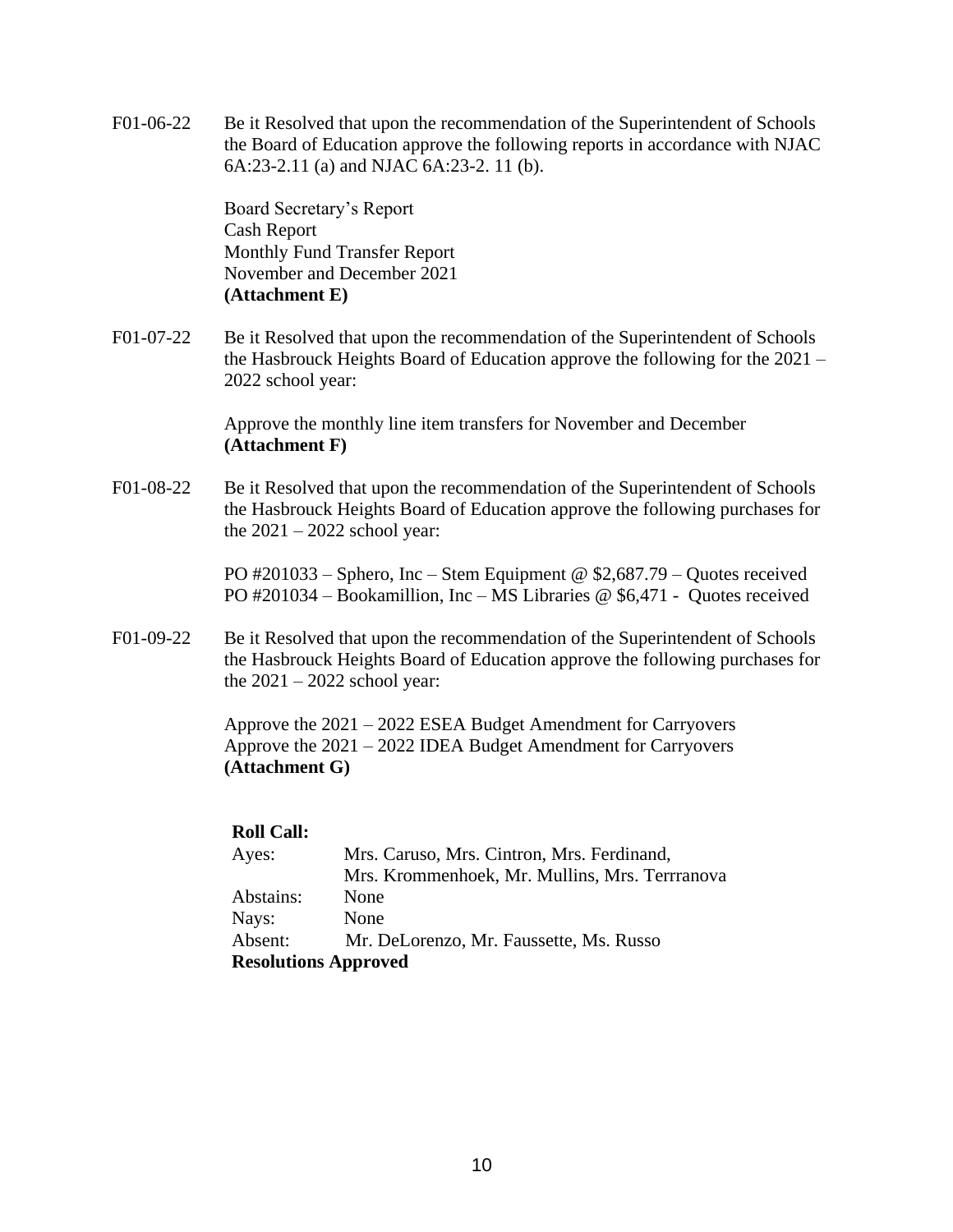#### PERSONNEL

#### RESOLUTIONS:

The following resolutions were moved by L. Cintron, seconded by P. Caruso,

P01-01-22 Be it Resolved that upon the recommendation of the Superintendent of Schools the Hasbrouck Heights Board of Education approve the following for the 2021- 2022 school year:

#### **Sports Clinician**

D. Forde – basketball sports clinician  $\omega$  \$2,000 to be paid out of student activities funds

P01-02-22 Be it Resolved that upon the recommendation of the Superintendent of Schools, the Hasbrouck Heights Board of Education approve the following student teacher/practicum and/or field experience/observation placement for the 2021 – 2022 school year:

> 1/18/22 to 5/6/22 - Jenna Giaquinto to complete clinical practice I and from  $1/22/22 - 12/30/22$  clinical practice II at HS with D. Monetti

P01-03-22 Be it Resolved that upon the recommendation of the Superintendent of Schools the Hasbrouck Heights Board of Education approve the following for the 2021- 2022 school year:

#### **Keys Assistant:**

E. Donnelly – PM Keys Assistant @ \$16/hr P. Kulesa – AM/PM Keys Assistant @ \$16/hr

#### **Keys Sub Teacher:**

A. Daly @ \$31.00

P01-04-22 Be it Resolved that upon the recommendation of the Superintendent of Schools the Hasbrouck Heights Board of Education approve the following for the 2021 - 2022 school year:

# **Home Instruction:**

V. Tsakelova – chemistry 1 hr/wk plus prep @  $$40/hr - Student #990046 - 1/3/22$  $-2/4/22$ V. Tsakelova – Algebra II – 1 hr/wk plus prep @  $$40/hr - Student #990046 -$ 1/3/22 – 2/4/22 V. Tsakelova – English 10 honors – 1 hr/wk plus prep @ \$40/hr – Student #990046 -1/3/22 – 2/4/22 C. Cassidy – Modern US History – 1 hr/wk plus prep @  $$40/hr - Student$ #990046 - 1/3/22 – 2/4/22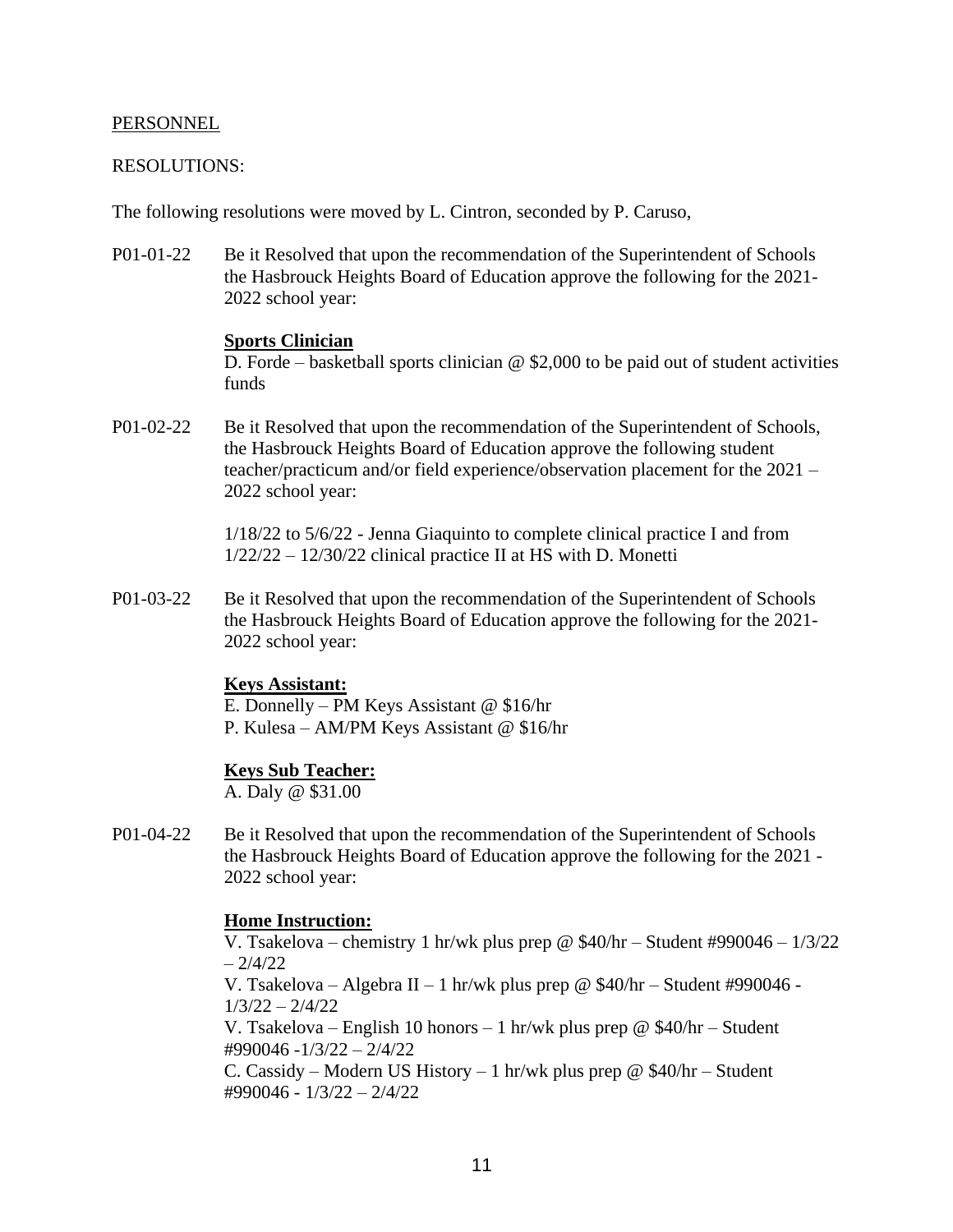M. Balestra – Italian II – 1 hr/wk plus prep @ \$40/hr – Student #990046 -  $1/3/22$  $-2/4/22$ L. Bui – Physics – 2 hrs/wk plus prep @  $$40/hr - Student #990046 - 1/3/22 -$ 2/3/22

P01-05-22 Be it Resolved that upon the recommendation of the Superintendent of Schools the Hasbrouck Heights Board of Education approve the following for the 2022 - 2023 school year:

D. Messery – Business Administrator Contract (on file in business office)

P01-06-22 Be it Resolved that upon the recommendation of the Superintendent of Schools the Hasbrouck Heights Board of Education approve the following for the 2021 - 2022 school year:

# **Leave Replacement Teacher:**

Jaime Giaquinto at LS from 2/14/22 – 6/24/22 @ \$150/day

P01-07-22 Be it Resolved that upon the recommendation of the Superintendent of Schools the Hasbrouck Heights Board of Education approve the following for the 2021 - 2022 school year:

# **Revised Job Descriptions: (Attachments H)**

Supervisor of Instruction and Programs – PreK–5 Director of Curriculum and Instruction PreK - 12 **Withdrawn – Principal Elementary**

P01-08-22 Be it Resolved that upon the recommendation of the Superintendent of Schools the Hasbrouck Heights Board of Education approve the following for the 2021 - 2022 school year:

# **Amend Resolution P12-02-21:**

C. Mizenko change to start date of 1/24/22

P01-09-22 Be it Resolved that upon the recommendation of the Superintendent of Schools the Hasbrouck Heights Board of Education approve the following for the 2021 - 2022 school year:

> **Clubs/Advisors: (Attachment I)**

**6 th Period Stipends: (Attachment J)**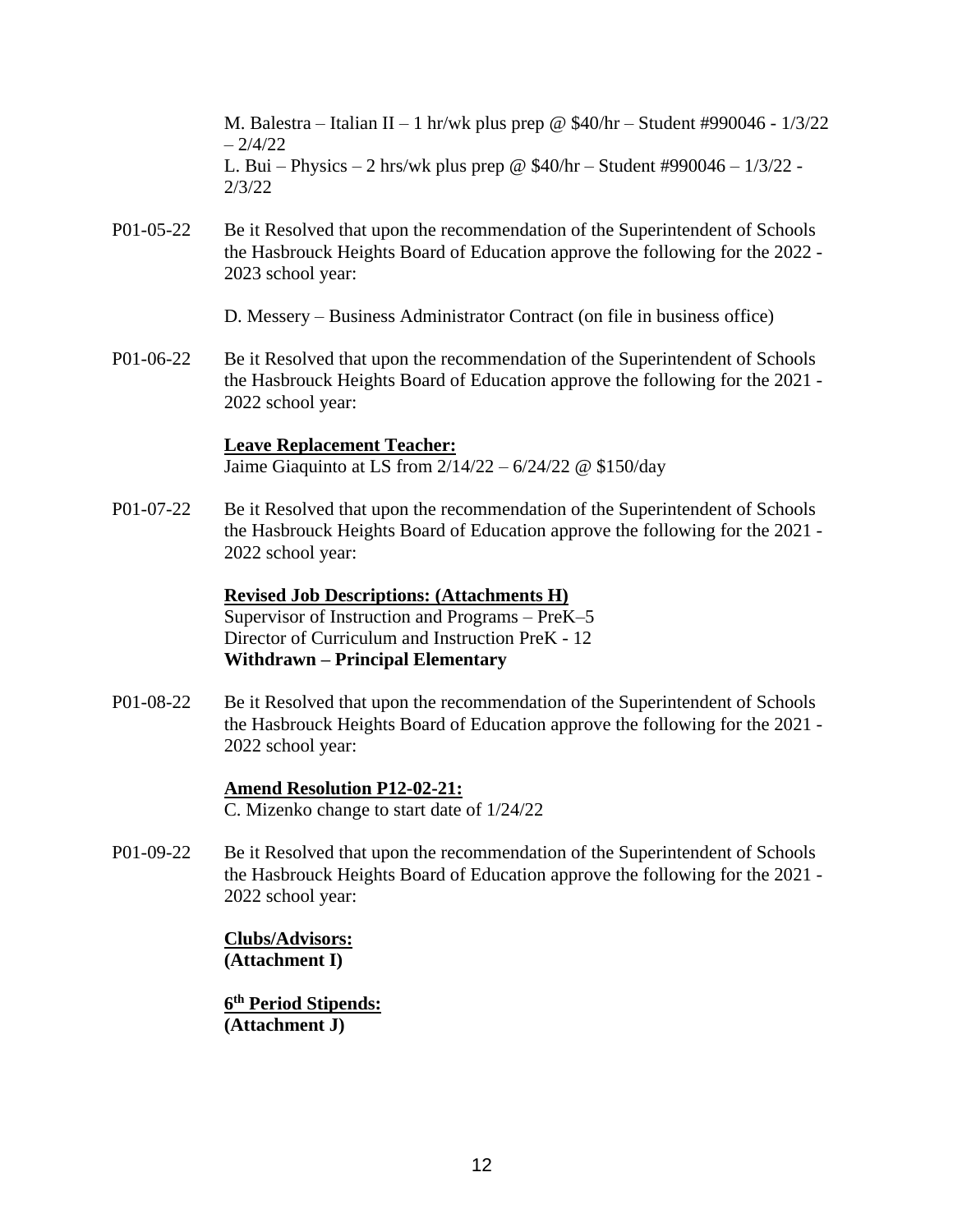P01-10-22 Be it Resolved that upon the recommendation of the Superintendent of Schools the Hasbrouck Heights Board of Education approve the following for the 2021 - 2022 school year:

# **Leave of Absence:**

Employee #0892 – paid sick days - 1/3/22 – 1/14/22

### **Amend Resolution P10-02-22:**

Employee #0115 to extend unpaid leave through 4/1/22

# **Amend Resolution P11-02-22:**

Employee #0170 – paid sick leave 10/20/21 – 11/30/21, unpaid FMLA 12/1/21 – 3/4/22, unpaid leave 3/5/22 – 3/31/22

P01-11-22 Be it Resolved that upon the recommendation of the Superintendent of Schools the Hasbrouck Heights Board of Education approve the following for the 2021 - 2022 school year:

# **Extra Pay:**

. Rita Perdomo – School Nurse -7 hrs @ \$32/hr K. Kane – School Nurse - 11.5 hrs @ \$32/hr M. Neuman – School Nurse – 28.5 hrs @ \$32/hr C. Lange – Security for Senior Luncheon for 3 hrs @ \$43.45 P. Varghese – extra help for 2 days a week after school not to exceed 45 minutes per day @ \$37/hr beginning January 2022 T. Metz – visitor monitor hs/ms – not to exceed 9 hrs/wk for the week of 1/3/22 @ \$16/hr D. Monetti – mentoring pay @ \$293.28 L. Giaquinto – visitor monitor hs/ms – not to exceed 9 hrs for the week of 1/31/22 @ \$16/hr

P01-12-22 Be it Resolved that upon the recommendation of the Superintendent of Schools the Hasbrouck Heights Board of Education approve the following for the 2021 - 2022 school year:

# **Resignations:**

Jaime Giaquinto as Paraprofessional as of 2/11/22

# **Retirements:**

M. Pagano effective 6/30/22 R. Kammerer effective 6/30/22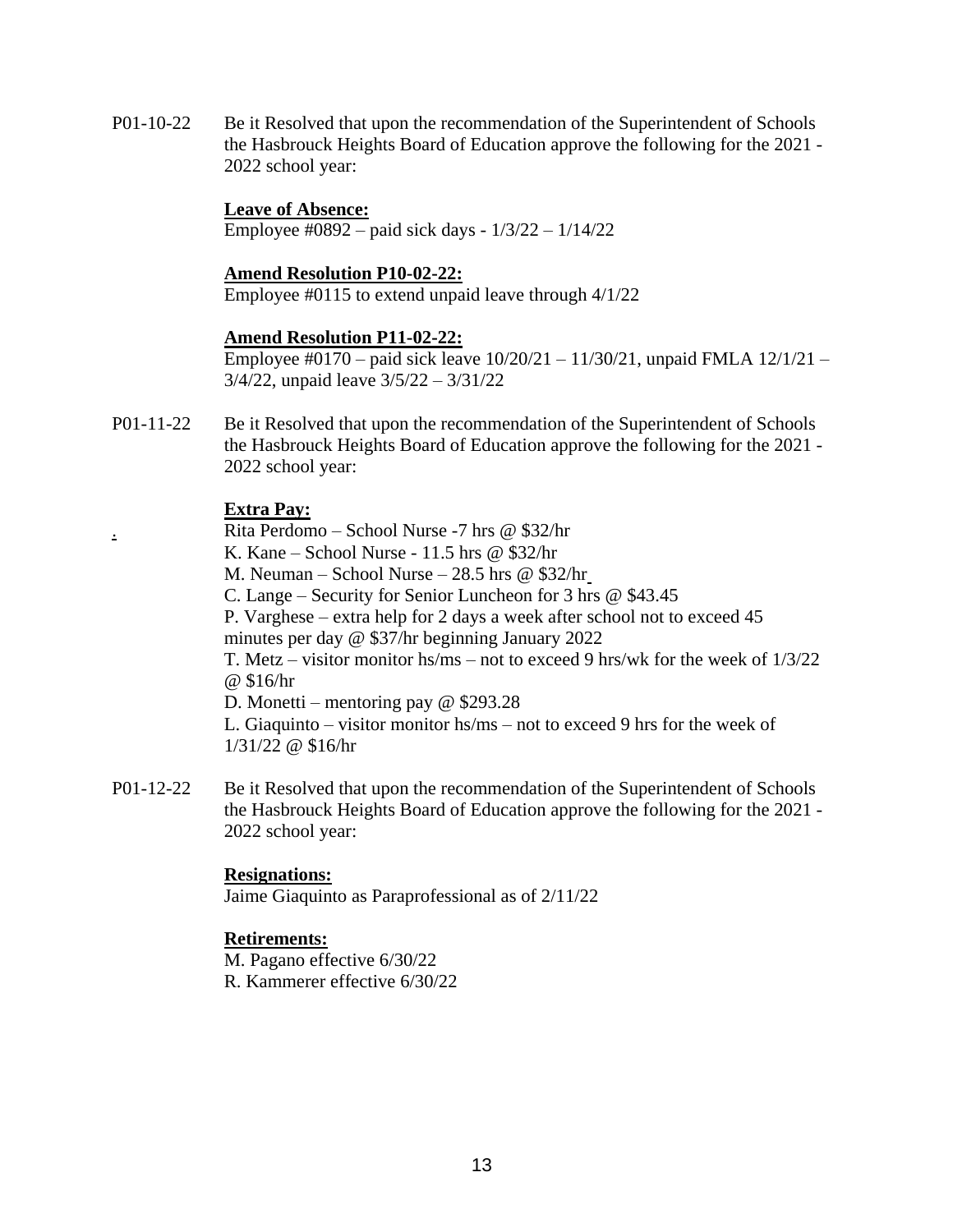P01-13-22 Be it Resolved that upon the recommendation of the Superintendent of Schools the Hasbrouck Heights Board of Education approve the following for the 2021 - 2022 school year:

# **A provisional contract not to exceed 90 days pending receipt of all data per NJSA 18A:6-7.7. If criteria is met full contract will be offered**

# **Lunch Aides:**

A. Torres – ES @ \$17.50

# **Paraprofessionals:**

M. Rooney – LS @ \$24,730 pro-rated – starting 2/14/22

# **Certificated:**

M. Tague – HS Social Studies Teacher @ MA+30 Step 10 - \$71,075 plus MIF \$700 plus benefits to be prorated as of TBD

# P01-14-22 **WITHDRAWN**

P01-15-22 Be it Resolved that upon the recommendation of the Superintendent of Schools the Hasbrouck Heights Board of Education approve the following for the 2021 - 2022 school year:

# **Coaches:**

S. Kos – back longevity for Girls Tennis Coach from SY 13/14 thru 20/21 @ \$4,234

J. Van Dam – back longevity for Girls Basketball Coach from SY 09/10 thru 20/21 @ \$6,492

# **Amend Resolution P06-02-21:**

S. Kos – add \$698 longevity for Girls Tennis Coach J. Van Dam – add \$698 longevity Girls Basketball Coach

P01-16-22 Be it Resolved that upon the recommendation of the Superintendent of Schools the Hasbrouck Heights Board of Education approve the following for the 2021 - 2022 school year:

# **Substitutes: (Attachment K)**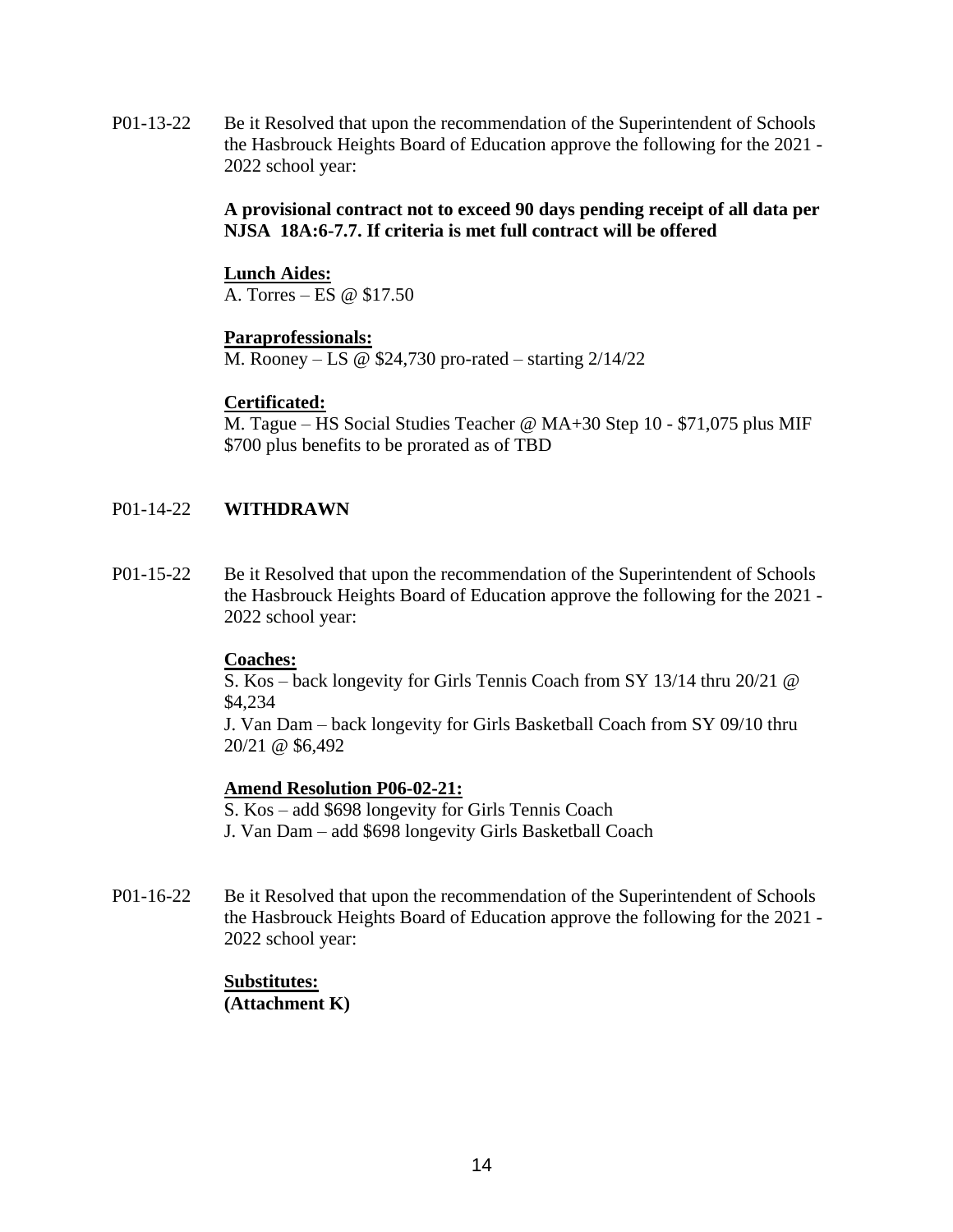P01-17-22 Be it Resolved that upon the recommendation of the Superintendent of Schools the Hasbrouck Heights Board of Education approve the following for the 2021 - 2022 school year:

# **Tech Assistants @ \$13/hr:**

- R. Todd J. Hone J. Douglas J. Bischoff
- P01-18-22 Be it Resolved that upon the recommendation of the Superintendent of Schools the Hasbrouck Heights Board of Education approve the following for the 2021 - 2022 school year:

# **Extra Pay:**

 $1/31/22 - 2/4/22$  - M. Durmas – to be paid up to 15 hours for attending Orton Gillingham training @ \$26.51/hr

# **Roll Call:**

| Ayes:                       | Mrs. Caruso, Mrs. Cintron, Mrs. Ferdinand,     |
|-----------------------------|------------------------------------------------|
|                             | Mrs. Krommenhoek, Mr. Mullins, Mrs. Terrranova |
| Abstains:                   | None                                           |
| Nays:                       | None                                           |
| Absent:                     | Mr. DeLorenzo, Mr. Faussette, Ms. Russo        |
| <b>Resolutions Approved</b> |                                                |

POLICY

RESOLUTIONS:

None

OLD BUSINESS- None

NEW BUSINESS - None

# OPEN PUBLIC HEARING:

# **Mrs. Ferdinand read the following statement:**

Residents are requested to state their names, addresses and subject matter. Issues raised by members of the public may or may not be responded to by the Board. All comments will be considered and a response will be forthcoming if and when appropriate. The Board asks that members of the public be courteous and mindful of the rights of other individuals when speaking. Specifically, comments regarding students and employees of the District are discouraged and will not be responded to by the Board. Students and employees have specific legal rights afforded by the laws of New Jersey. The Board bears no responsibility nor will it be